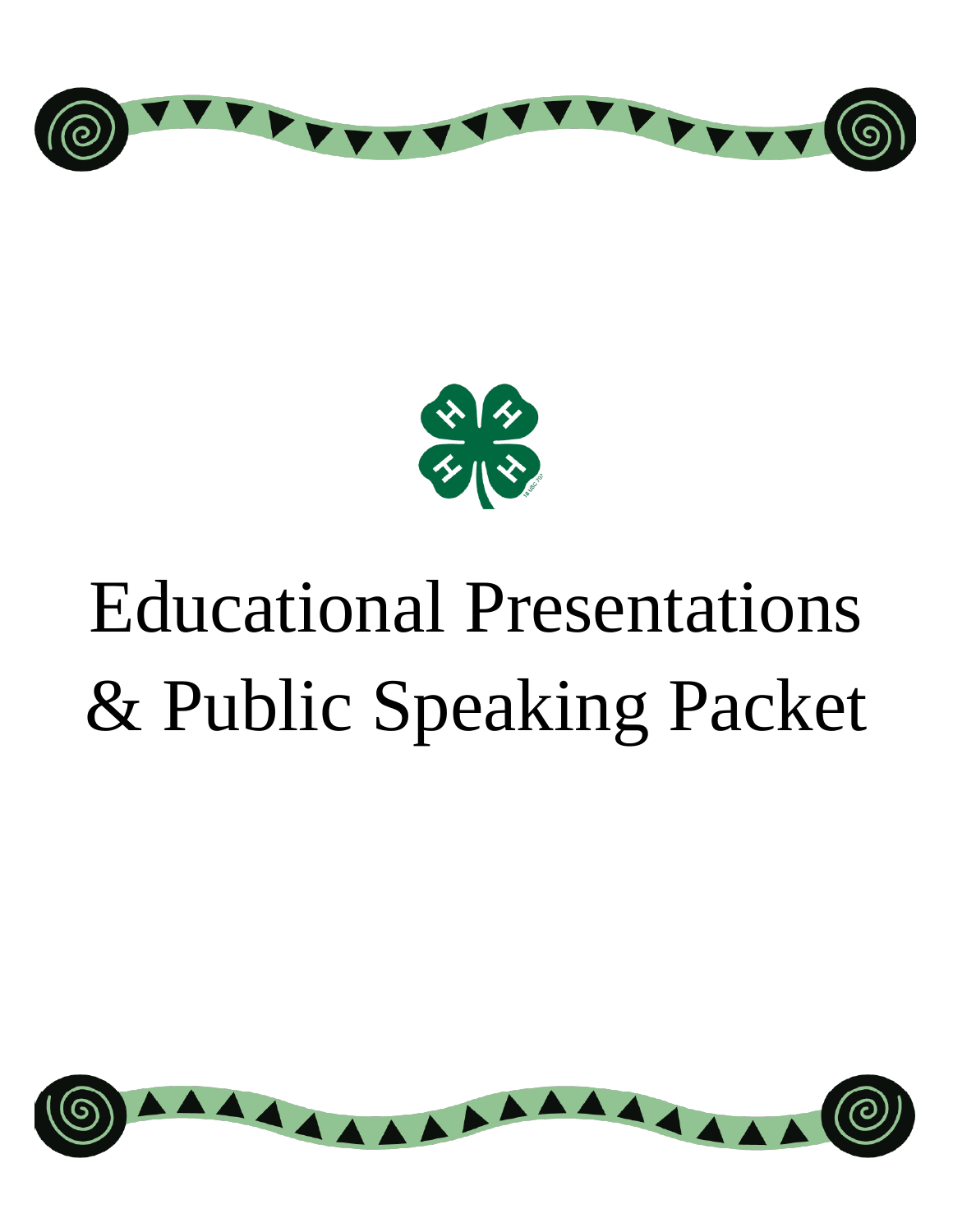



| <b>MEMO TO:</b>      | <b>DISTRICT 10 COUNTY EXTENSION AGENTS</b>                                              |                                                         |  |  |  |
|----------------------|-----------------------------------------------------------------------------------------|---------------------------------------------------------|--|--|--|
| <b>SUBJECT:</b>      | 2019-2020 DISTRICT 10 4-H Public Speaking & Educational Presentation<br><b>Contests</b> |                                                         |  |  |  |
| <b>LOCATION:</b>     | Our Lady of the Hills School, 235 Peterson Farm Road, Kerrville, TX 78028               |                                                         |  |  |  |
| <b>FROM:</b>         | <b>Michael Haynes</b><br><b>District Extension Administrator</b>                        | <b>Megan Logan</b><br><b>District 10 4-H Specialist</b> |  |  |  |
| <b>REGISTRATION:</b> | <b>Regular Registration:</b><br>Late Registration:                                      |                                                         |  |  |  |

# **PAPERWORK & JUDGES FORM DUE IN THE DISTRICT OFFICE ON NOVEMBER 5, 2019**

#### **SCHEDULE FOR THE DAY:**

| $12:30 \text{ pm}$ | Agents Meeting & Set up contest rooms, registration, etc.                           |
|--------------------|-------------------------------------------------------------------------------------|
| $1:00-2:00$ pm     | Judges & Contestant Registration                                                    |
| $2:00 \text{ pm}$  | Judges & Contestant Orientation                                                     |
| $2:30 \text{ pm}$  | Contests Begin in assigned locations with Awards (Contestants will not be           |
|                    | allowed into their judging rooms until the room superintendent and judges have      |
|                    | set-up the room. Please wait outside until the room superintendent invites you in). |

The following information is included in the packet:

- Contest Eligibility and Participation for State 4-H Roundup
- District 10 4-H Public Speaking & Educational Presentation Registration Information for Agents
- Agent Assignments
- Judges and Helpers Information

Be sure to notify schools about 4-H'ers who will be competing at these 4-H functions for eligibility purposes. Please read and study the enclosed guidelines and share them with 4-H leaders and members.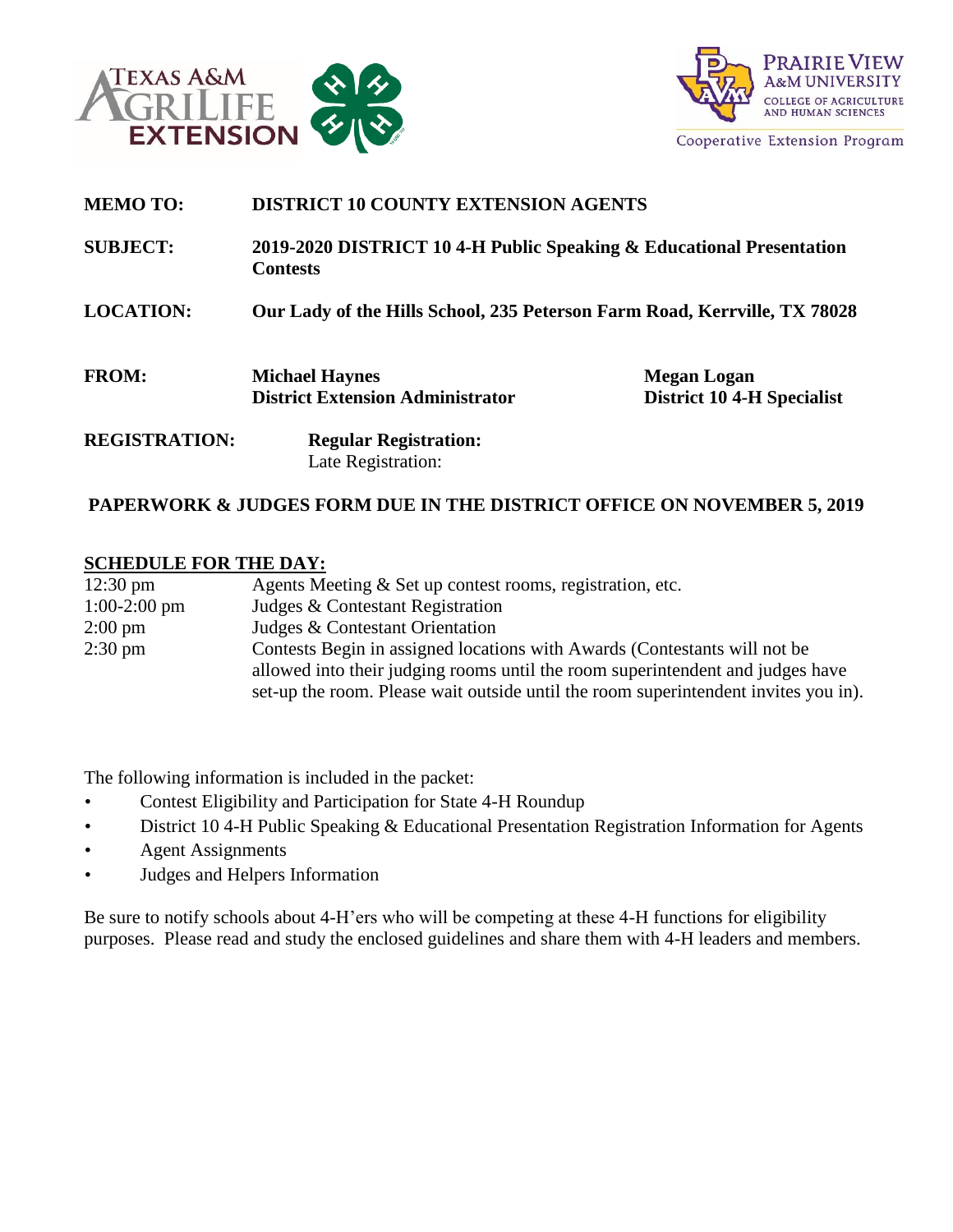## **District Public Speaking & Educational Presentation Rules and Information**

#### **DISTRICT REGISTRATION:**

| <b>Regular Registration:</b> | October 22 – November 5, 2019 on 4-H Connect                             |
|------------------------------|--------------------------------------------------------------------------|
| <b>Late Registration:</b>    | November 6-7, 2019 ONLY on 4-H Connect                                   |
|                              | The registration fee will be \$10.00 per event entered/per child. A \$25 |
|                              | Late Fee will be added to all those who register November 6-7, 2019      |
|                              | bringing registration to a total of \$35 if late.                        |

## **DISTRICT ENTRIES:**

4-Hers who will be participating in District 10 Educational Presentation will be allowed to enter a maximum of one (1) category from table below.

Youth are welcome to participate in both Educational Presentation and Public Speaking. However, they are only allowed one entry in each.

# *County Extension Agents, please double check your 4-Hers speech topic and category before you approve your entries on 4-H connect. There will be no changes made at the district contest this year.*

| <b>Category Choices</b>               | <b>Category Description</b>                                                                                                                                                                                                                                                                                                                                                                                     |  |
|---------------------------------------|-----------------------------------------------------------------------------------------------------------------------------------------------------------------------------------------------------------------------------------------------------------------------------------------------------------------------------------------------------------------------------------------------------------------|--|
| Agricultural Technology & Farm Safety | Any current or future subject that addresses topics such as:<br>Biotechnology<br><b>Biogenetics</b><br>Bioengineering<br>Mechanical engineering<br>Farm safety<br>Use of technology, research, laser, satellites or advancements made<br>in agricultural practices through the use of technology, computer<br>systems, or cutting-edge ideas.                                                                   |  |
| <b>Animal Science</b>                 | Any current or future subject that addresses any aspects of the dairy,<br>poultry, sheep, goat, swine, or specialty animal industries such as<br>embryo transfer and invitro-fertilization. Beef related presentations<br>should fall under the beef category.                                                                                                                                                  |  |
| Beef                                  | Any current or future subject that addresses topics related to the beef<br>industry such as:<br>Reproductive technologies<br>Nutritional management<br>Health<br>Breeding and genetic considerations<br><b>Behavior</b><br>Beef carcasses and end-products<br>Production costs<br>General management aspects<br>Cattle marketing<br>Presentations may target cow-calf, stocker, or feedlot industry<br>sectors. |  |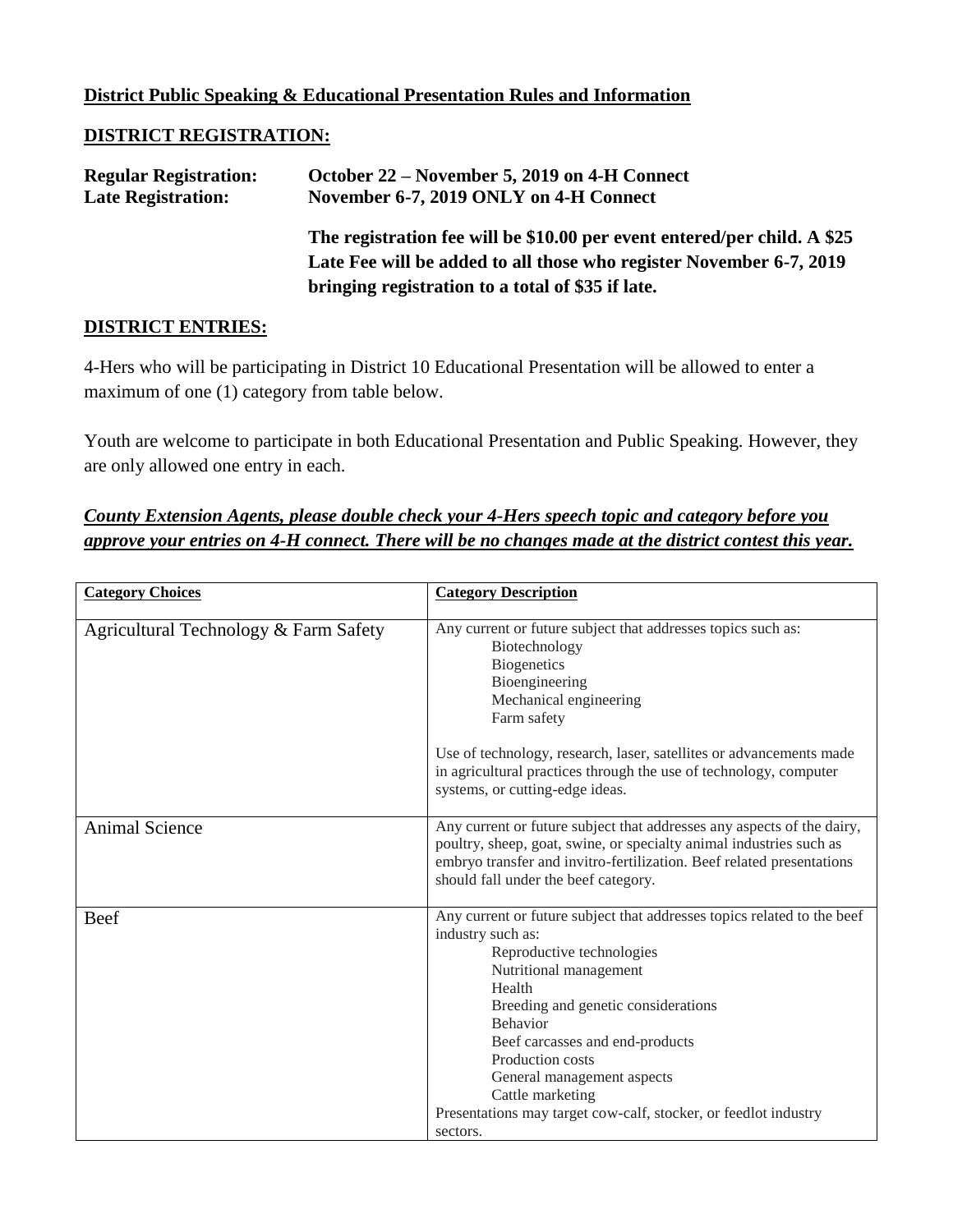| Health & Wellness                   | Presentations should focus on healthy lifestyles, prevention and<br>wellness, not illness/treatment. It is suggested that project<br>experiences in this area include topics aimed at youth health,<br>wellness and prevention.<br>Suggested presentation topics:<br>Increasing physical activity<br>Tobacco prevention<br>Alcohol prevention<br>Sun safety<br>Preventing the spread of the cold and flu<br>Sleep                                                                                                                                                                                                                                                                                                                                      |  |  |  |
|-------------------------------------|--------------------------------------------------------------------------------------------------------------------------------------------------------------------------------------------------------------------------------------------------------------------------------------------------------------------------------------------------------------------------------------------------------------------------------------------------------------------------------------------------------------------------------------------------------------------------------------------------------------------------------------------------------------------------------------------------------------------------------------------------------|--|--|--|
|                                     | Reducing stress                                                                                                                                                                                                                                                                                                                                                                                                                                                                                                                                                                                                                                                                                                                                        |  |  |  |
| Horse                               | Presentation is to cover the theory and/or practical skills learned in<br>the 4-H horse project and should be appropriate for presentation at a<br>4-H club meeting. After hearing the presentation, the audience<br>should be able to put information into practice to improve their<br>production, management, training, or horse use knowledge and/or<br>skills.                                                                                                                                                                                                                                                                                                                                                                                    |  |  |  |
| Open (General)                      | Youth will relate to skills learned in a project in which the 4-H<br>member has been involved.<br>Make sure your presentation is not better suited for another category.                                                                                                                                                                                                                                                                                                                                                                                                                                                                                                                                                                               |  |  |  |
| Open Ag & Natural Resources         | Youth will relate information to knowledge or skills learned in the<br>field of Agriculture and Natural Resources. Before entering this<br>category, make sure the presentation does not fit any other related<br>educational presentation category.<br>Topics may include:<br>Agronomy/crop production<br>Farm and ranch economics<br>Horticulture<br>Meat science<br>Shooting sports related fields<br>Other ANR field of study                                                                                                                                                                                                                                                                                                                      |  |  |  |
| <b>Open Family Community Health</b> | Youth will relate information to knowledge or skills learned in the<br>field of Family and Consumer Sciences. Before entering this<br>category, make sure the presentation does not fit any other related<br>educational presentation category.<br>Topics may include:<br>Consumer life skills<br>Financial management<br>Fashion<br>Clothing & Textiles<br><b>Interior Design</b><br>Food and nutrition<br>Housing and home environment<br>Other FCS field of study<br>*Health related topics, which could include such things as increasing<br>physical activity, tobacco and alcohol prevention, sun safety,<br>preventing spread of colds and flu, sleep, and reducing stress, should<br>compete under health & wellness educational presentation. |  |  |  |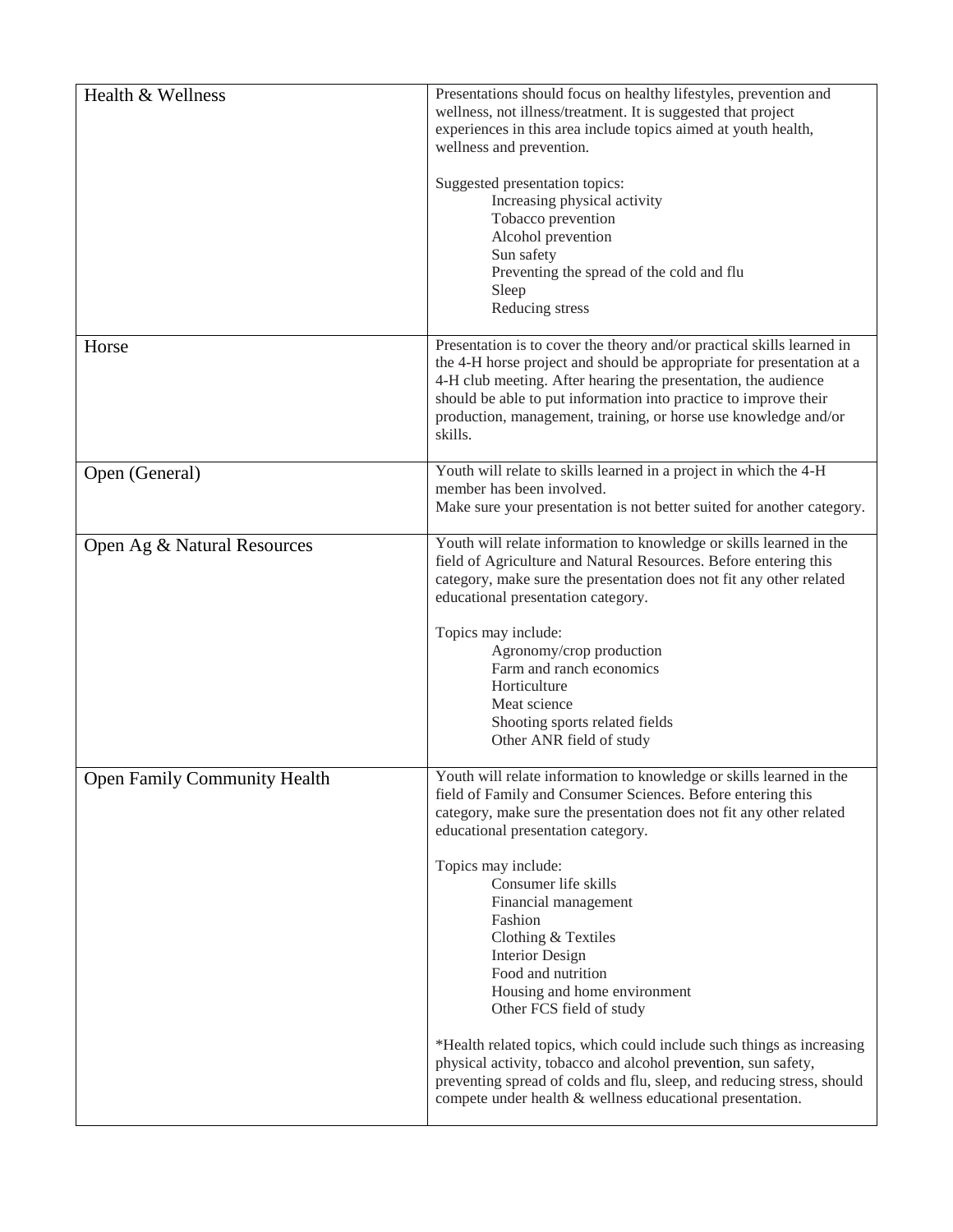| Promote 4-H                | The purpose of this contest is to:                                                                          |  |  |
|----------------------------|-------------------------------------------------------------------------------------------------------------|--|--|
|                            | Encourage 4-H members to develop promotion and                                                              |  |  |
|                            | marketing skills as they market and interpret 4-H through various                                           |  |  |
|                            | types of media and presentations.                                                                           |  |  |
|                            | Increase the promotion of 4-H to non-4-H audiences                                                          |  |  |
|                            | Increase the number of people who join and support the 4-H                                                  |  |  |
|                            | program.                                                                                                    |  |  |
|                            | The 4-H promotion should convey a contemporary image of 4-H in a                                            |  |  |
|                            | changing society. Promotional methods might include: radio,                                                 |  |  |
|                            | television, illustrated talks, method demonstrations, newspaper,                                            |  |  |
|                            | posters, projected images, exhibits, photographs, slide/tape                                                |  |  |
|                            | presentations, puppets, PSA's, speeches, drama, skits, videos,                                              |  |  |
|                            | computer programs, etc. Contestants identify a non-4-H audience                                             |  |  |
|                            | and demonstrate a promotional method which communicates the                                                 |  |  |
|                            | ideas or ideals of the 4-H program. Before entering this category                                           |  |  |
|                            | make sure your presentation does not fit any other related                                                  |  |  |
|                            |                                                                                                             |  |  |
|                            | educational presentation category.                                                                          |  |  |
| Safety & Injury Prevention | Topics may include accident prevention when operating motor                                                 |  |  |
|                            | vehicles, boats, home, yard machinery. Also included are safety                                             |  |  |
|                            | topics on handling chemicals, animals and prevention of accidents                                           |  |  |
|                            | relative to falls, fire, electricity, hunting and natural disasters.                                        |  |  |
|                            | Suggested presentation topics:                                                                              |  |  |
|                            | Drinking and driving                                                                                        |  |  |
|                            |                                                                                                             |  |  |
|                            | Distracted driving                                                                                          |  |  |
|                            | Personal safety                                                                                             |  |  |
|                            | ATV safety                                                                                                  |  |  |
|                            | Natural disasters (flooding, tornadoes, hurricanes, drought,<br>$etc.$ )                                    |  |  |
|                            | Safety as it relates to agriculture would fall under the<br>Agricultural Technology & Farm Safety category. |  |  |
|                            |                                                                                                             |  |  |

# **VOLUNTEERS TO JUDGE ROUNDUP CONTESTS:**

Each county *with participants in the contest* is asked to send at least two (2) judges for Educational Presentations and one (1) judge for Public Speaking. District Roundup Contests will need volunteers to serve as judges and assist with other contests. Agents will need to CONFIRM with these individuals prior to submitting their names. We will not be sending any confirmation letters to the volunteers prior to the contest so be sure to confirm with them. **Please complete the Educational Pres. & Public Speaking Volunteers tab on the google doc found at:** 

[https://docs.google.com/spreadsheets/d/1CW71nBOHrlClOhSAyGYL-](https://docs.google.com/spreadsheets/d/1CW71nBOHrlClOhSAyGYL-1C6foKB5_HWwqTXgdUNcFA/edit?usp=sharing)[1C6foKB5\\_HWwqTXgdUNcFA/edit?usp=sharing](https://docs.google.com/spreadsheets/d/1CW71nBOHrlClOhSAyGYL-1C6foKB5_HWwqTXgdUNcFA/edit?usp=sharing) **by November 5, 2019.**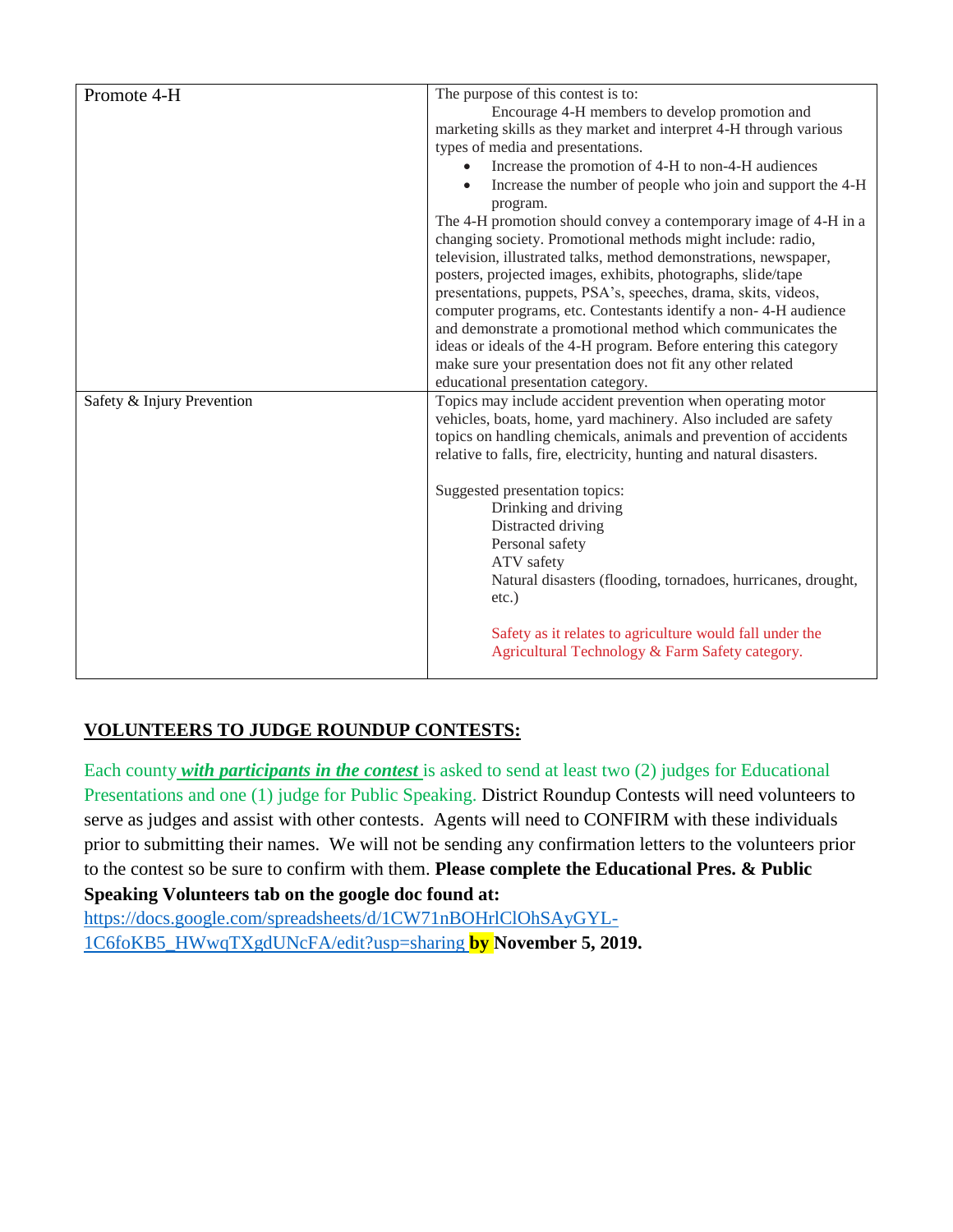# **PUBLIC SPEAKING RULES:**

- 1. Public Speaking is an individual contest. No team entries.
- 2. No props, visual aids, or audio/video recordings are permitted.
- 3. Time limit for public speaking presentations is 5-7 minutes.
- 4. Topic should relate to current events related to youth.
- 5. Counties may enter as many Junior, Intermediate and Senior entries in public speaking as they wish.
- 6. No flash photography or video/recordings may be taken during contests.
- 7. The top 3 in the Senior Division will advance to Texas 4-H Round-Up.

Public Speaking Rules and Score Sheets can be found at: [http://texas4-h.tamu.edu/wp](http://texas4-h.tamu.edu/wp-content/uploads/Public-Speaking-Score-Sheet.pdf)[content/uploads/Public-Speaking-Score-Sheet.pdf](http://texas4-h.tamu.edu/wp-content/uploads/Public-Speaking-Score-Sheet.pdf)

### **EDUCATIONAL PRESENTATION RULES:**

- 1. *Junior, Intermediate and Senior Entries*  Counties may enter as many entries in each Educational Presentation Contest. For example, a county could have 2 presentations in Junior Beef and 3 in Junior Horse.
- 2. County entries may involve 1 to 24-H members only. All members will need to have a role in the presentation.
- 3. **Projectors, computers & will be provided for each contest room by the superintendent.** *4- H Members will need to bring their own easel and slide clickers.*
- 4. The Time limit for Educational Presentations is 12 minutes for presentation and 9 minutes for set up/take down.
- 5. All awards will be presented in the contest room.
- 6. 2020 Roundup Guide is available on the Texas 4-H website. Website link: [https://texas4-h.tamu.edu/events/roundup/.](https://texas4-h.tamu.edu/events/roundup/) Refer to it for specific rules for each Educational Presentation Contest.
- 8. Educational Presentation Scoresheets can be found at: [http://texas4-h.tamu.edu/wp](http://texas4-h.tamu.edu/wp-content/uploads/Educational-Presentations-Score-Sheet.pdf)[content/uploads/Educational-Presentations-Score-Sheet.pdf](http://texas4-h.tamu.edu/wp-content/uploads/Educational-Presentations-Score-Sheet.pdf)
- 9. No flash photography or video/recordings may be taken during contests. Individuals will be asked to leave the room if caught.
- 10. The top 3 (in each category Senior Division only) will advance to Texas 4-H Round-Up.

11. Parents and spectators ARE allowed in all presentations, however, you will not be allowed to enter or leave the room while a presentation is in progress. The superintendent will open the door when it is permitted to move around.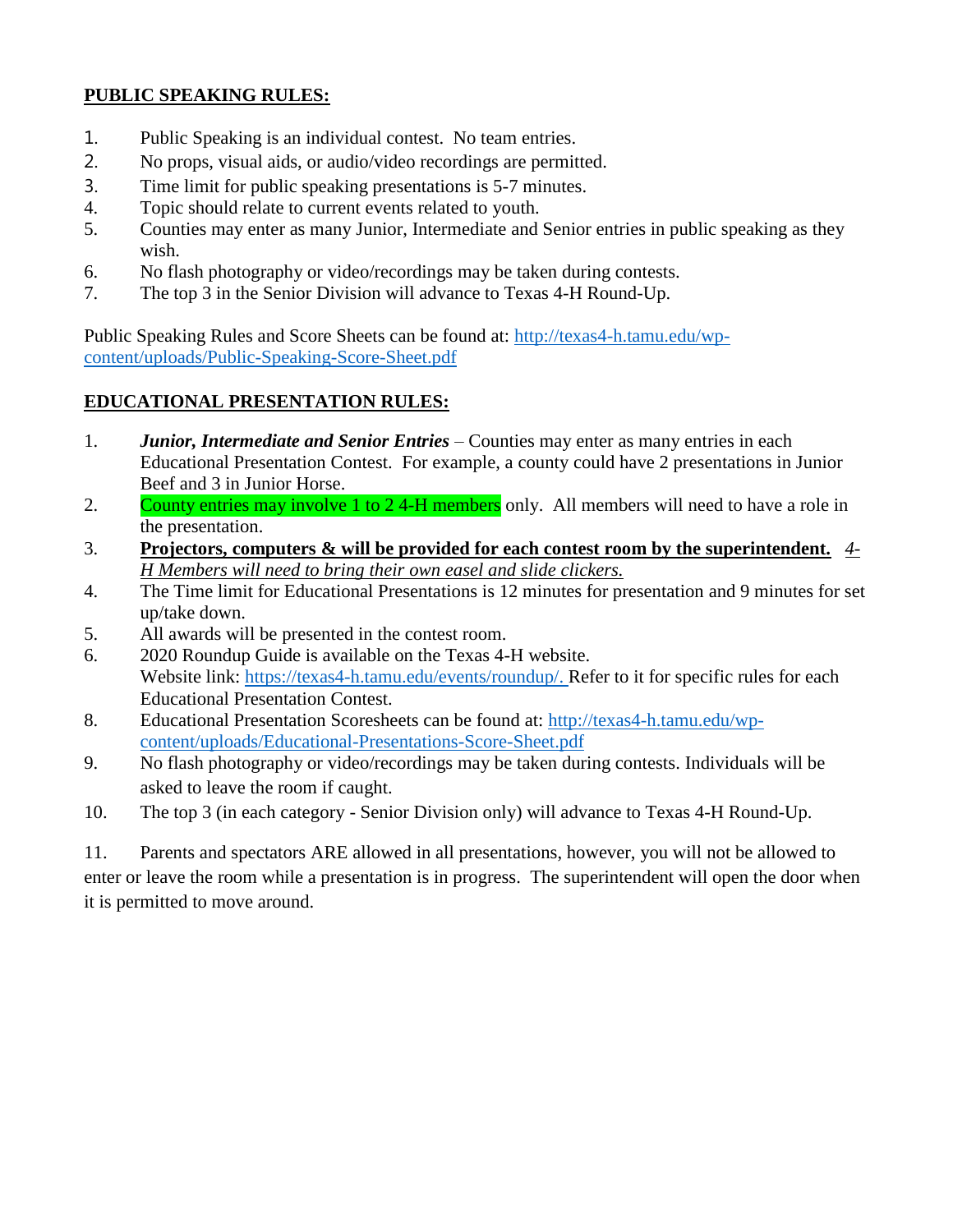

# **SCORE SHEET FOR PUBLIC SPEAKING**

| County:<br>Name:                         |                                      | Scores will be                                  |              |                                  |                         |                |          |  |
|------------------------------------------|--------------------------------------|-------------------------------------------------|--------------|----------------------------------|-------------------------|----------------|----------|--|
| <b>Age Division:</b>                     | Intermediate<br>Junior<br>Senior     |                                                 |              | cut off before<br>being returned |                         |                |          |  |
| <b>Presentation Title:</b>               |                                      |                                                 |              |                                  |                         |                |          |  |
| Time (5-7 minutes)<br><b>Start Time:</b> | <b>End Time:</b>                     | <b>Elapsed Time:</b>                            |              |                                  |                         |                |          |  |
| <b>Judges' Comments</b>                  | <b>Factors for Scoring</b>           |                                                 | Poor         | È                                | Good                    | Excellent      | Superior |  |
|                                          |                                      | <b>Composition and Organization (40 points)</b> |              |                                  |                         |                |          |  |
|                                          | 1. Introduction                      |                                                 |              |                                  |                         |                |          |  |
|                                          |                                      | a. Attention of audience gained                 | $\mathbf{1}$ | $\overline{2}$                   | 3                       | 4              | -5       |  |
|                                          | b. Importance of subject established |                                                 | $\mathbf{1}$ | 2                                | $\overline{3}$          | 4              | 5        |  |
|                                          |                                      | c. Purpose clearly stated                       | $\mathbf{1}$ | $\overline{2}$                   | $\overline{\mathbf{3}}$ | 4              | 5        |  |
|                                          |                                      | 2. Body                                         |              |                                  |                         |                |          |  |
|                                          |                                      | a. One central theme                            | $\mathbf{1}$ | $\overline{2}$                   | 3                       | 4              | 5        |  |
|                                          |                                      | b. Information accurate-source given            | $\mathbf{1}$ | $\overline{2}$                   | 3                       | 4              | 5        |  |
|                                          |                                      | c. Information current                          | $\mathbf{1}$ | $\overline{2}$                   | 3                       | 4              | 5        |  |
|                                          |                                      | d. Logical sequence                             | $\mathbf{1}$ | $\overline{2}$                   | $\overline{\mathbf{3}}$ | 4              | 5        |  |
|                                          |                                      | 3. Summary                                      |              |                                  |                         |                |          |  |
|                                          |                                      | a. Major points emphasized                      | $\mathbf{1}$ | $\overline{2}$                   | $\mathbf{3}$            | 4              | -5       |  |
|                                          |                                      | Delivery (60 points)                            |              |                                  |                         |                |          |  |
|                                          |                                      | 4. Appearance                                   |              |                                  |                         |                |          |  |
|                                          |                                      | a. Grooming and dress                           | $\mathbf{1}$ | 2                                | 3                       | 4              | 5        |  |
|                                          |                                      | b. Poise and posture                            | $\mathbf{1}$ | $\overline{2}$                   | 3                       | 4              | 5        |  |
|                                          |                                      | 5. Voice clear and understood                   | 1            | $\overline{2}$                   | 3                       | $\overline{4}$ | 5        |  |
|                                          |                                      | 6. Appropriate vocal dynamics                   | $\mathbf{1}$ | $\overline{2}$                   | $\mathbf{3}$            | 4              | 5        |  |
|                                          |                                      | 7. Correct use of grammar                       | $\mathbf{1}$ | $\overline{2}$                   | 3                       | 4              | 5        |  |
|                                          |                                      | 8. Eye contact with audience                    | $\mathbf{1}$ | $\overline{2}$                   | 3                       | 4              | 5        |  |
|                                          |                                      | 9. Appropriate use of gestures/body language    | $\mathbf{1}$ | $\overline{2}$                   | 3                       | 4              | 5        |  |
|                                          |                                      | 10. Uniqueness of presentation                  | 1            | 2                                | 3                       | 4              | 5        |  |
|                                          |                                      | 11. Audience appeal                             | $\mathbf{1}$ | 2                                | $\overline{3}$          | 4              | 5        |  |
|                                          |                                      | 12. Educational value                           | 1            | $\overline{2}$                   | $\overline{3}$          | 4              | 5        |  |
|                                          |                                      | 13. Questions                                   |              |                                  |                         |                |          |  |
|                                          |                                      | a. Accuracy of answers                          | $\mathbf{1}$ | 2                                | -3                      | 4              | 5        |  |
|                                          |                                      | b. Poise and self-confidence                    |              | $1\quad 2$                       | $\overline{\mathbf{3}}$ | 4              | -5       |  |
|                                          |                                      | Total Score (Max 100 points)                    |              |                                  |                         |                |          |  |
|                                          |                                      |                                                 |              |                                  |                         |                |          |  |
|                                          |                                      | Overtime Penalty (2 points per 1/2 minute)      |              |                                  |                         |                |          |  |
|                                          |                                      | <b>FINAL SCORE</b>                              |              |                                  |                         |                |          |  |
|                                          |                                      | Judge's Initials                                |              |                                  |                         |                |          |  |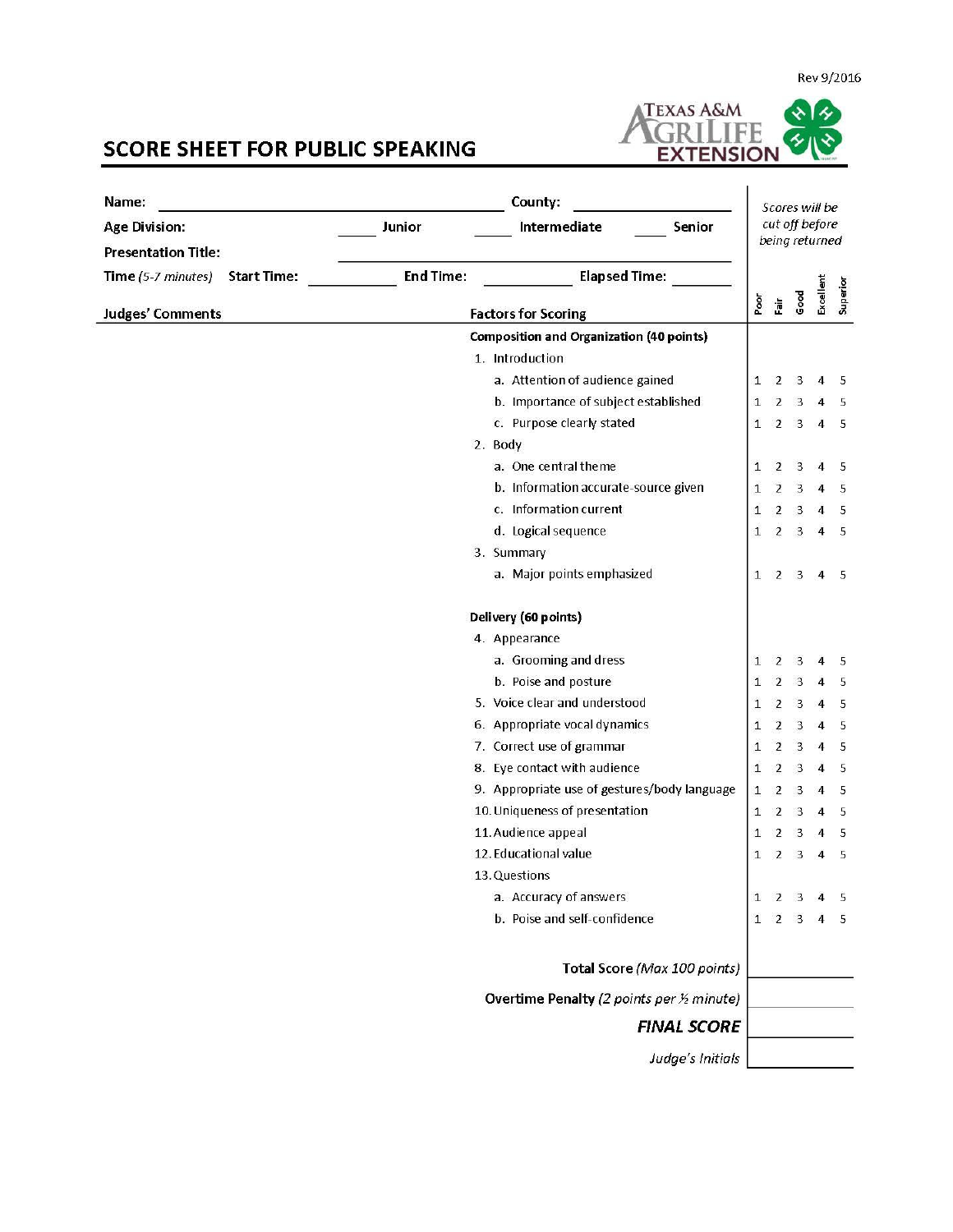Version 9/2016

 $\hat{\bm{\gamma}}$ 

ィ

**TEXAS A&M** 

**GRILIFE**<br>EXTENSION

SCORE SHEET FOR EDUCATIONAL PRESENTATIONS

| Name:                                                    |                                        |                                  | County:                                  |              |                |                           |                |          |
|----------------------------------------------------------|----------------------------------------|----------------------------------|------------------------------------------|--------------|----------------|---------------------------|----------------|----------|
| Junior<br>Senior<br><b>Age Division:</b><br>Intermediate |                                        | Scores will be<br>cut off before |                                          |              |                |                           |                |          |
| <b>Educational Presentation Category:</b>                |                                        |                                  |                                          |              |                | being returned            |                |          |
| <b>Presentation Title:</b>                               |                                        |                                  |                                          |              |                |                           |                |          |
| $Time$ (Max 12 min)                                      | <b>End Time:</b><br><b>Start Time:</b> |                                  | <b>Elapsed Time:</b>                     |              |                |                           |                |          |
|                                                          |                                        |                                  |                                          | Poor         | Èàr            | Good                      | Excellent      | Superior |
| <b>Judges' Comments</b>                                  |                                        |                                  | <b>Factors for Scoring</b>               |              |                |                           |                |          |
|                                                          |                                        |                                  | I. The 4-H Member (20 points)            |              |                |                           |                |          |
|                                                          |                                        |                                  | A. Appearance (5 pts)                    | 1            | $\overline{2}$ | 3                         | 4              | 5        |
|                                                          |                                        |                                  | B. Voice (5 pts)                         | $\mathbf{1}$ | $\overline{2}$ | $\ensuremath{\mathsf{3}}$ | 4              | 5        |
|                                                          |                                        |                                  | C. Poise (5 pts)                         | 1            | $\overline{2}$ | 3                         | 4              | 5        |
|                                                          |                                        |                                  | D. Grammar (5 pts)                       | 1            | $\overline{2}$ | 3                         | 4              | 5        |
|                                                          |                                        |                                  | II. Presentation (35 points)             |              |                |                           |                |          |
|                                                          |                                        |                                  | A. Introduction (5 pts)                  | 1            | $\overline{2}$ | $\overline{\mathbf{3}}$   | 4              | 5        |
|                                                          |                                        |                                  | B. Method (5 pts)                        | $\mathbf{1}$ | $\overline{2}$ | 3                         | 4              | 5        |
|                                                          |                                        |                                  | C. Verbal Presentation (5 pts)           | $\mathbf{1}$ | $\overline{2}$ | 3                         | 4              | 5        |
|                                                          |                                        |                                  | D. Teaching Aids (5 pts)                 | $\mathbf{1}$ | $\overline{2}$ | 3                         | 4              | 5        |
|                                                          |                                        |                                  | E. Organization (5 pts)                  | $\mathbf{1}$ | $\overline{2}$ | 3                         | 4              | 5        |
|                                                          |                                        |                                  | F. Audience Appeal (5 pts)               | 1            | $\overline{2}$ | 3                         | 4              | 5        |
|                                                          |                                        |                                  | G. Summary (5 pts)                       | 1            | $\overline{2}$ | 3                         | $\overline{4}$ | 5        |
|                                                          |                                        | Ш.                               | <b>Subject Matter (45 points)</b>        |              |                |                           |                |          |
|                                                          |                                        |                                  | A. Selection of Subject                  |              |                |                           |                |          |
|                                                          |                                        |                                  | 1. Reason for Choice (5 pts)             | 1            | $\overline{2}$ | 3                         | 4              | 5        |
|                                                          |                                        |                                  | 2. One Basic Theme (5 pts)               | 1            | $\overline{2}$ | 3                         | 4              | 5        |
|                                                          |                                        |                                  | 3. Practical (5 pts)                     | 1            | $\overline{2}$ | 3                         | $\overline{4}$ | 5        |
|                                                          |                                        |                                  | <b>B.</b> Information Presented          |              |                |                           |                |          |
|                                                          |                                        |                                  | 4. Accurate (5 pts)                      | 1            | 2              | $\overline{\mathbf{3}}$   | 4              | 5        |
|                                                          |                                        |                                  | 5. Up-to-Date (5 pts)                    | $\mathbf{1}$ | $\overline{2}$ | $\overline{\mathbf{3}}$   | 4              | 5        |
|                                                          |                                        |                                  | 6. Complete (5 pts)                      | $\mathbf{1}$ | $\overline{2}$ | 3                         | 4              | 5        |
|                                                          |                                        |                                  | 7. Appropriate for Experience (5 pts)    | $\mathbf{1}$ | $\overline{2}$ | $\overline{3}$            | $\overline{4}$ | 5        |
|                                                          |                                        |                                  | C. Knowledge of Subject                  |              |                |                           |                |          |
|                                                          |                                        |                                  | 8. Principles (3 pts)                    | $\mathbf{1}$ | $\overline{2}$ | $\overline{\mathbf{3}}$   |                |          |
|                                                          |                                        |                                  | 9. Application (2 pts)                   | $\mathbf{1}$ | $\overline{2}$ |                           |                |          |
|                                                          |                                        |                                  | 10. Judges' Questions (5 pts)            | 1            | $\overline{2}$ | $\overline{\mathbf{3}}$   | 4              | 5        |
|                                                          |                                        |                                  | Total Score (Max 100 points)             |              |                |                           |                |          |
|                                                          |                                        |                                  | Overtime Penalty (2 points per 1 minute) |              |                |                           |                |          |
|                                                          |                                        |                                  | <b>FINAL SCORE</b>                       |              |                |                           |                |          |
|                                                          |                                        |                                  | Judge's Initials                         |              |                |                           |                |          |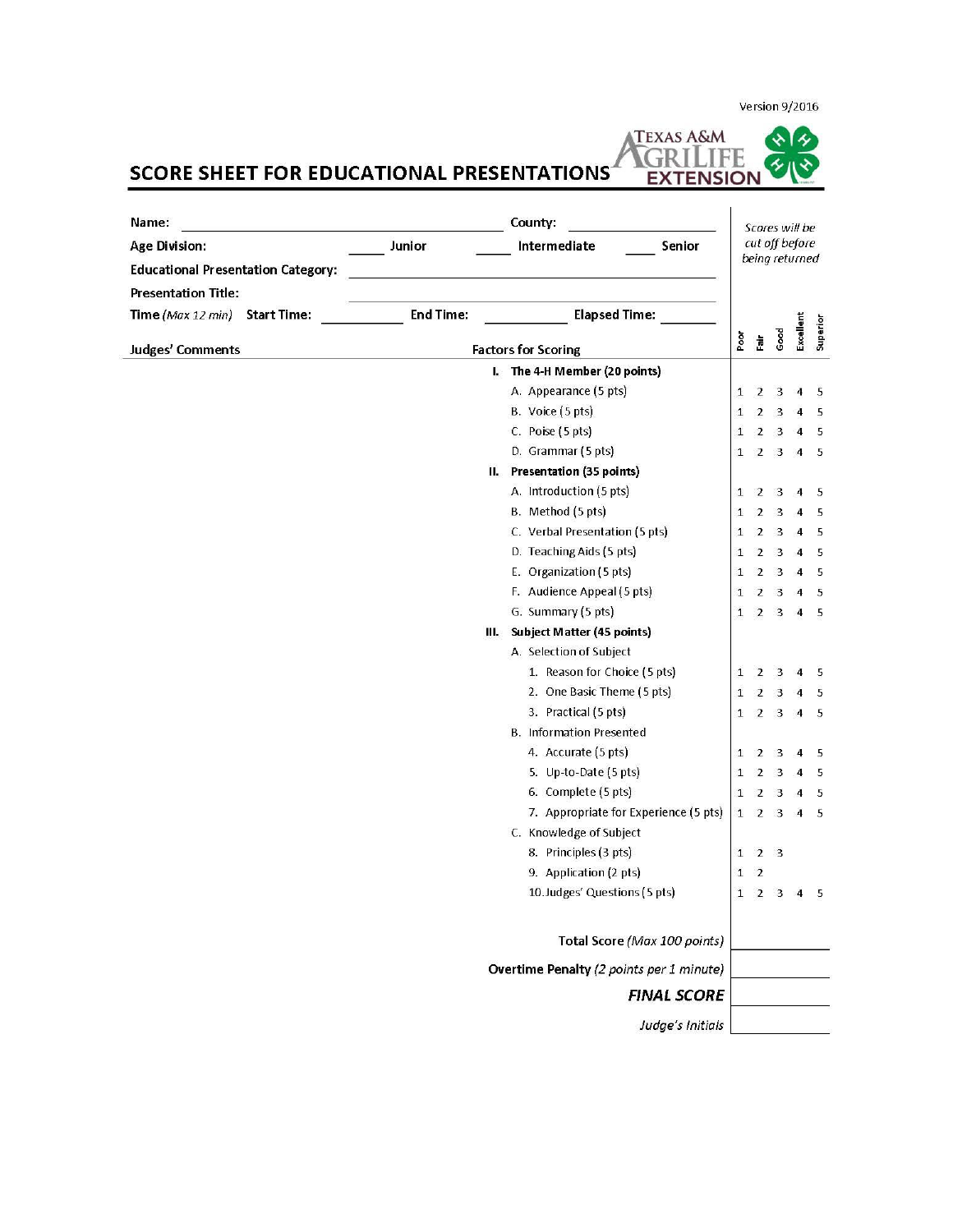# **AGENT ASSIGNMENTS**

# **SUPERINTENDENT'S INFORMATION**

# **JUDGE'S & CONTEST HELPER FORM**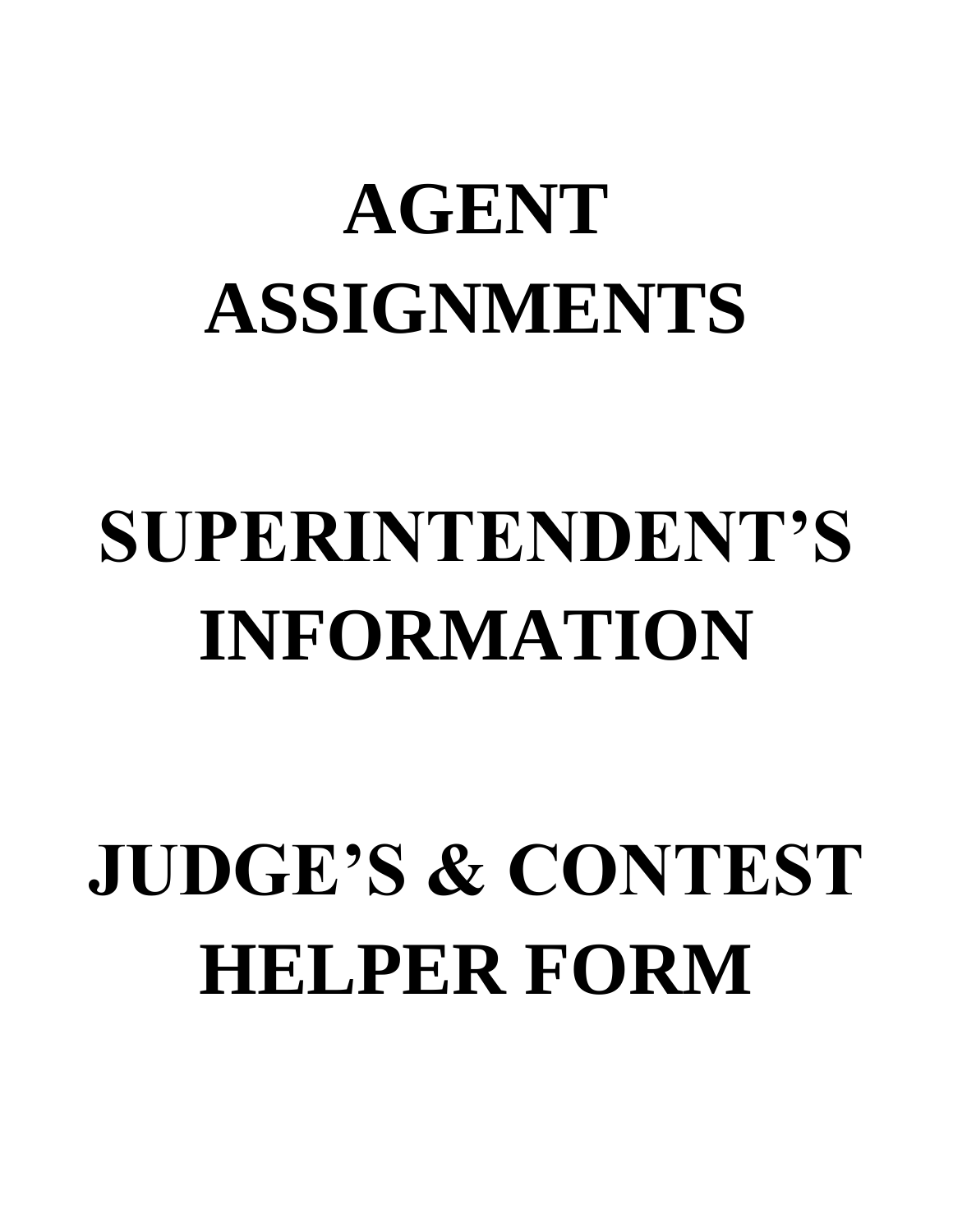# **2019-2020 District 10 4-H Educational Presentation & Public Speaking Agent Assignments**

| JUDGES AND/OR SUPERINTENDENTS - TO BE ASSIGNED BEFORE CONTEST |                              |                          |  |  |
|---------------------------------------------------------------|------------------------------|--------------------------|--|--|
| Andy Hatcher                                                  | <b>Bryan Davis</b>           | Rachel Bauer             |  |  |
| Travis 4-H Agent                                              | <b>Hillary Long</b>          | <b>Natalie Cervantes</b> |  |  |
| Angie Gutierrez                                               | <b>Grace Guerra-Gonzales</b> | David Rodriguez          |  |  |
| Sam Womble                                                    | <b>Gretchen Sanders</b>      | Chris Wiemers            |  |  |
| Elsie Lacy                                                    | Caldwell Ag Agent            | Wayne Morse              |  |  |
| Connie Sheppard                                               | Victoria Grissom             | Troy Luepke              |  |  |
| Comal FCH Agent                                               | <b>James Crockett</b>        | Nathan Tucker            |  |  |
| <b>Brad Roeder</b>                                            | Taylor Osbourn               | <b>Beth McMahon</b>      |  |  |
| Lauren Strom                                                  | <b>Halle Randall</b>         | Matt Miranda             |  |  |
| <b>Molly Flores</b>                                           | Daphne Richards              | Samantha Korzekwa        |  |  |
| Kate Blankenship                                              | <b>Jason Mangold</b>         | Kelli Lehman             |  |  |
| Stephen Zoeller                                               | Noel Troxclair               | Roy Walston              |  |  |
| <b>Taryn Titsworth</b>                                        | <b>Brett Allen</b>           | Sandra Kunkel            |  |  |
| Crystal Wiltz                                                 | Justin McGriff               | Pascual Hernandez        |  |  |
| Mellanie Mickelson                                            | Caroline Weyerts             |                          |  |  |
|                                                               |                              |                          |  |  |
|                                                               |                              |                          |  |  |
|                                                               |                              |                          |  |  |
|                                                               |                              |                          |  |  |
| REGISTRATION/TABULATION                                       |                              |                          |  |  |
| Nelda Speller                                                 | Maggie Johnson               |                          |  |  |
|                                                               |                              |                          |  |  |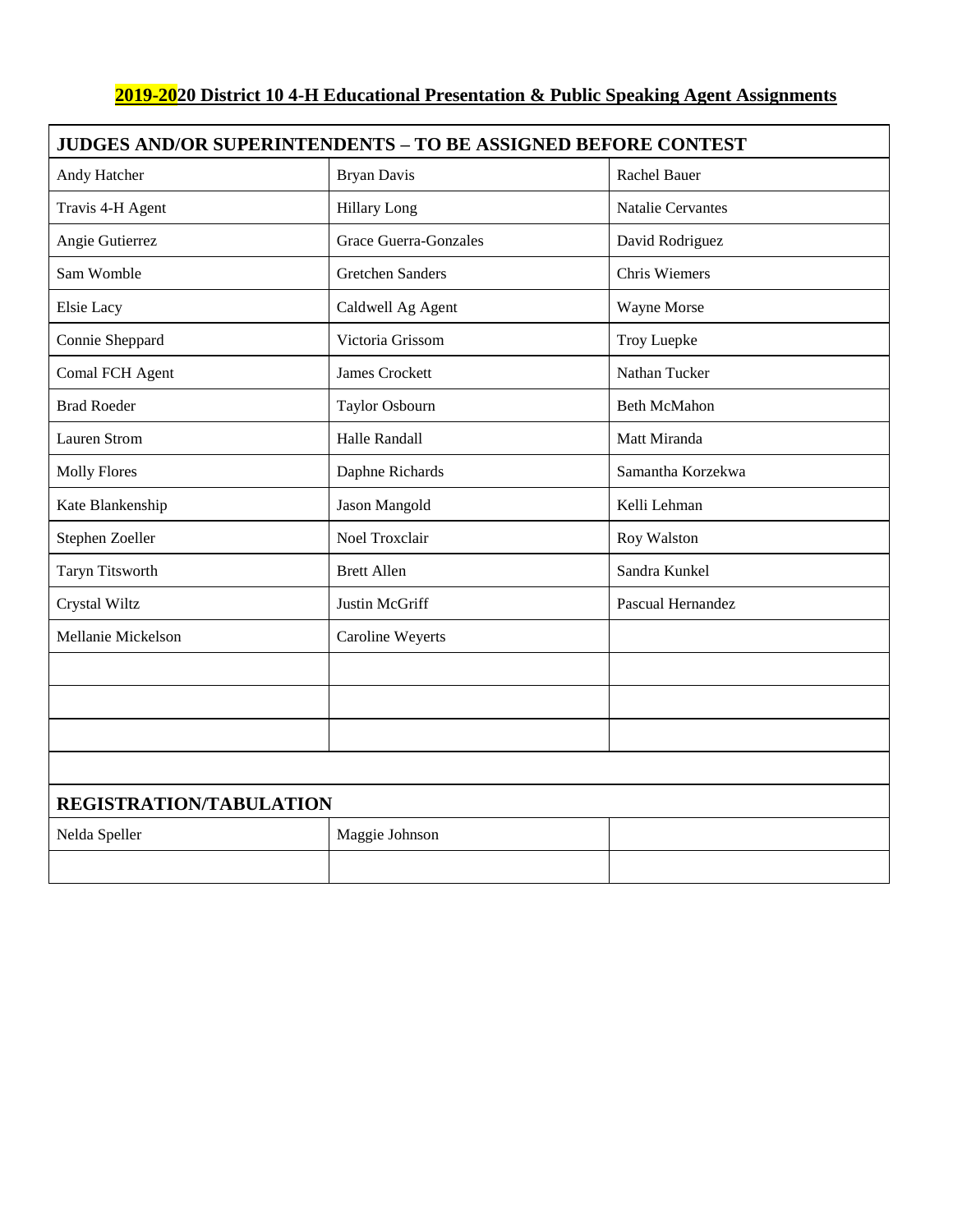# **2019-2020 District 10 4-H Public Speaking & Educational Presentations**

### **Instructions for Superintendents**

# *Review general information in the Texas 4-H Roundup Guide and give special attention to the description of the contests in which you are involved.*

**Packet Pick-Up** – Contest Headquarters

**Room Set-Up** – Bring the Following AV Equipment - Computer, Projector, Screen, Extension Cords, Slide Advancer, etc

- Take a picture of your room so that it can be set back up the correct way.
- All Entries will be in your packet. Some will be denoted as being entered in multiple contests.
- Age Divisions Grade as of August 31, 2019:
	- $\circ$  Juniors 3<sup>rd</sup> Grade (and 8 years old) 5<sup>th</sup> Grade
	- o Intermediates  $-6^{th} 8^{th}$  Grade
	- Seniors 9<sup>th</sup>-12<sup>th</sup> Grade (has not surpassed their  $18^{th}$  birthday as of August 31, 2019)

### **Judges Orientation (Reminders)**

- Each judge will complete a score sheet for each contestant **with constructive comments.**  Remind judges to initial scoresheets in the bottom right corner.
- $\bullet$  Judges are not required to fill out numerical scores they will rank 1<sup>st</sup> thru 5<sup>th</sup> place. Judges MUST make comments. (Review scorecard).

### **Contestants Orientation / Room Overview**

- Welcome Introduce Yourself!
- Congratulate all the participants in this year's contest.
	- o There are **\_\_\_\_ entries** in the Category.
	- o There are **\_\_\_\_\_ entries** in the **\_\_\_\_\_\_\_\_\_\_\_\_\_\_\_\_Category.**
	- o There are **\_\_\_\_ entries** in the Category.
- Take roll call and organize order of presentation.
- Ask that youth that are entered in both Educational Presentation and Public Speaking contests to compete *first* in Educational Presentation.
- Introduce the judges and recognize leaders, coaches and visitors and thank them for their time today.

### **Announcements to Make: (Reminders)**

- A. Please turn off all electronic devices so that they do not interrupt the presenters.
- B. No photography or video recorders are allowed during the performance.
- C. Parents and spectators ARE allowed in all presentations
- D. There is an official photo area in the gym for everyone to get their photo taken with their award.
- E. We request that there be no eating, drinking, smoking, or chewing in contest room. We will need to leave the contest area clean and neat.
- F. Please do not sit in the row of seats directly behind the judges. (Depending on room set up)